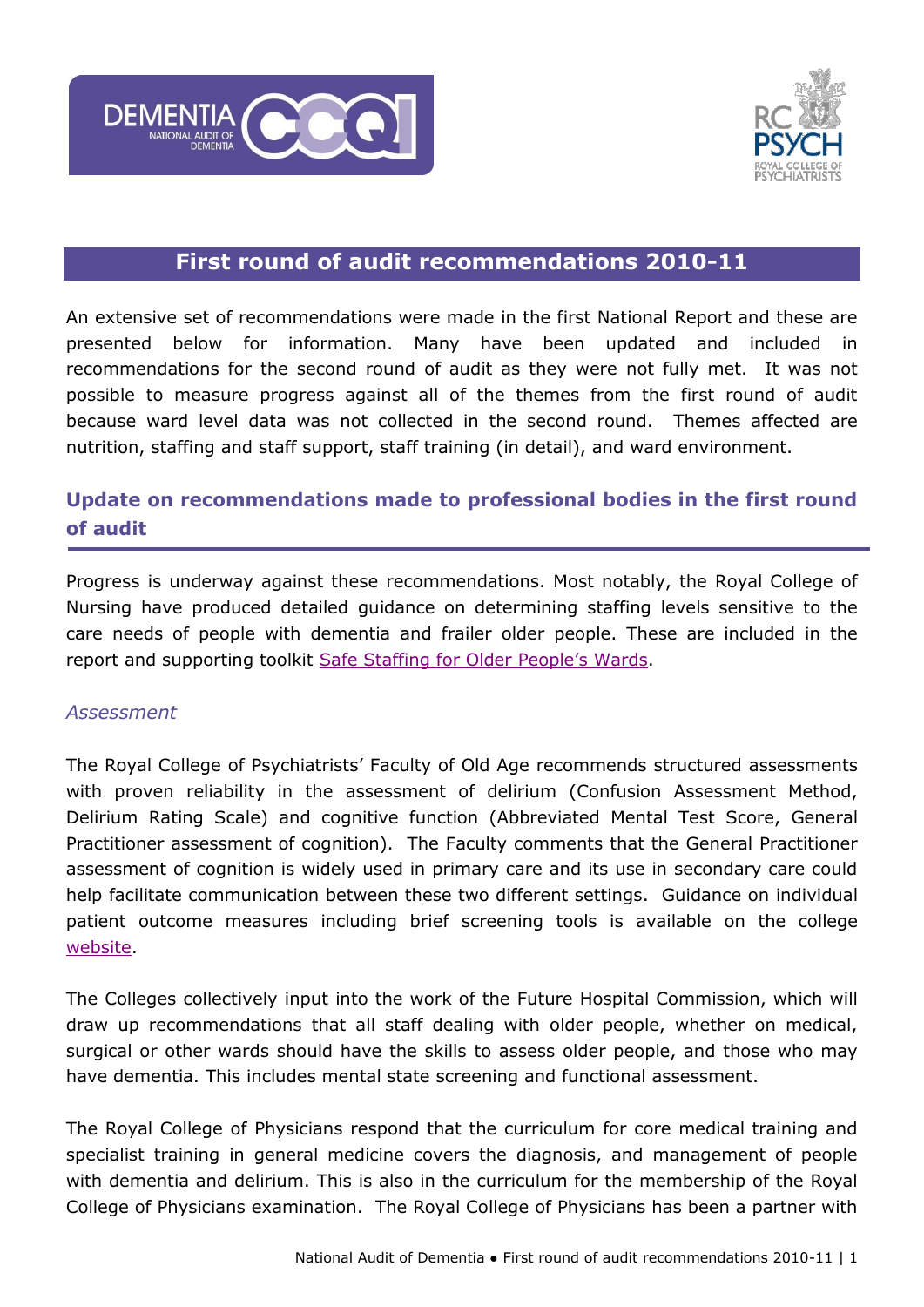11 other organisations in the project to reduce antipsychotic medication in hospitals and care homes and worked to develop tools to help with this.

The British Geriatric Society is working jointly with the Royal College of Physicians and other colleges on the future hospital commission, and with Royal College of Physicians cochairs, the joint specialty committee. The recommendations will be returned to ensure that points in them have been addressed in internal and joint work.

## *Antipsychotics and PRN prescription*

Representatives of the British Geriatrics Society, Royal College of Nursing and the Royal College of Physicians will be meeting to develop recommendations on PRN medication.

# **Update on recommendations made to the project team in the first round of audit**

#### *Information and communication*

The National Audit of Dementia project team will be compiling actions plans received and circulate a bulleting to all participating hospitals to encourage sharing of good practice and resources in this area

#### *Provision of training programmes*

Dementia awareness is reported on in the second round of audit. The audit also asked about elements of training related to the care of people with dementia provided to different staff groups and fed back to hospitals in their local reports. The results for England and Wales together can be found in the national data tables on the audit's website.

#### **All recommendations from first round of audit, presented by theme**

#### *Governance*

- The Trust Board/Board of Governors/Board of the Health Board should ensure that review of key policies and procedures to include the needs and perspective of people with dementia is undertaken, requiring the following as evidence:
	- clinical information on admission rates, falls, treatment and discharges, in which people with dementia can be identified;
	- the appointment of a senior clinician lead for dementia with designated time in their job role to develop, implement and review the dementia pathway;
	- information from a local sample of casenotes of people with dementia tracked through admission, demonstrating adherence to the pathway;
	- measurement of nutritional status (weight and BMI) at admission and discharge for people with dementia;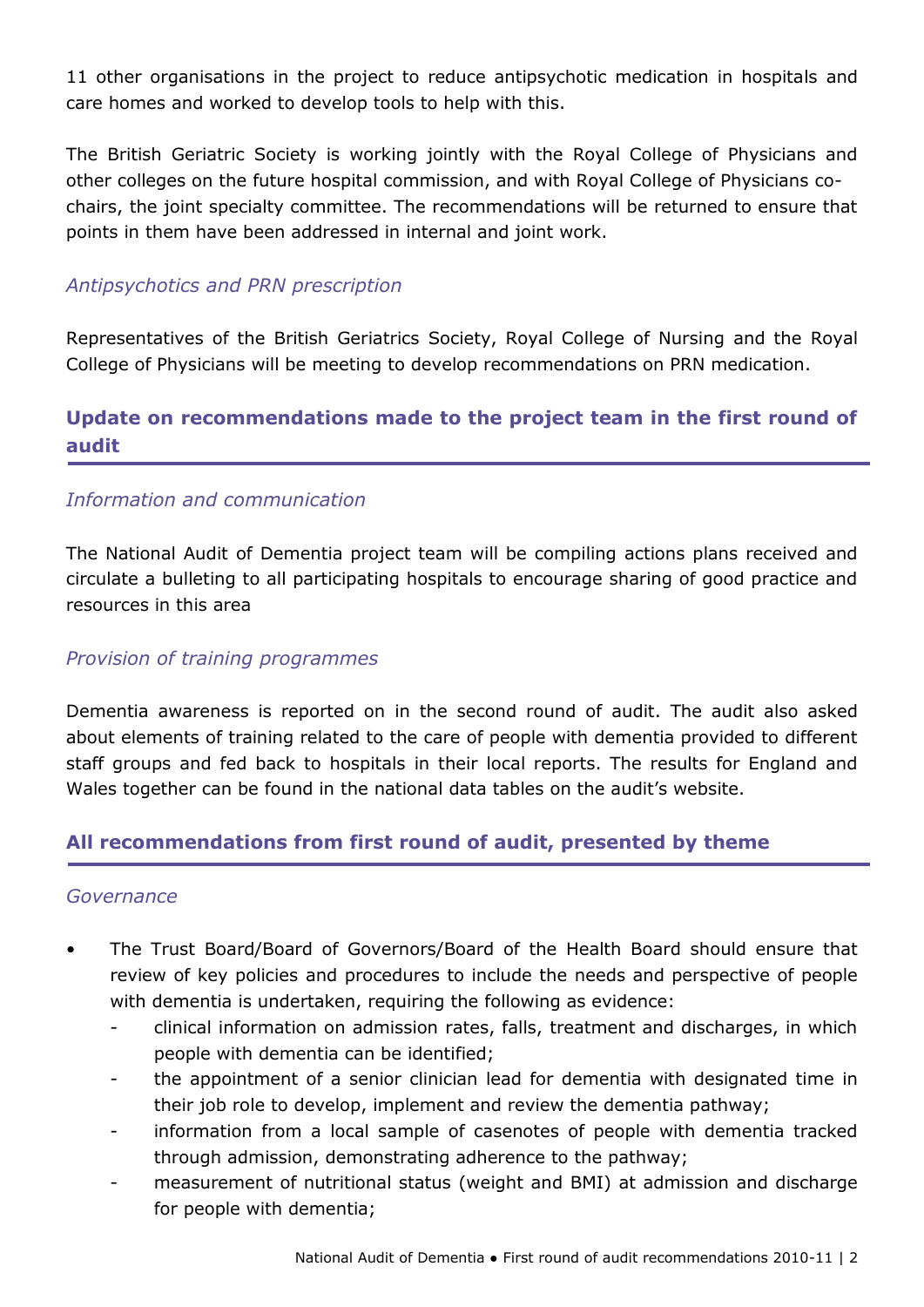- evidence of measures of frequency of assessment of pressure sore risk and pain for people with dementia;
- measures of cognitive functioning and delirium at admission for people with dementia;
- evidence from audit of in-hospital prescription of antipsychotics that prescription is in line with guidance.

Trusts should consider including this information in their Quality Accounts. Health Boards should consider including this information in their Quality and Safety Committee Reports.

- The Chief Executive Officer should ensure that the Trust/Health Board identifies a senior clinician in each hospital to take charge of developing, implementing and monitoring the care pathway for dementia.
- The Chief Executive Officer should ensure that it is within the remit of the senior clinician to identify Dementia Champions in each department in the hospital and at ward level.
- The Senior Clinical Lead for Dementia should ensure that the hospital has a care pathway in place for dementia that is adaptable for use within or fitted to existing acute care pathways, with the aim of making sure that the acute care and treatment provided by the hospital takes account of the needs of people with dementia at each stage of admission.

#### *Assessment*

- The Royal College of Physicians, the Royal College of Psychiatrists and the British Geriatrics Society should recommend brief screening tools for cognitive function and delirium for the assessment of people with dementia and older people in the general hospital.
- The Royal College of Physicians with the British Geriatrics Society should recommend brief tools for the standardised assessment of functional ability and for the assessment of pain in people with dementia. The Royal College of Physicians and the British Geriatrics Society should liaise with other Royal Colleges about including these assessments in the management of surgical patients and others.
- The Medical Director, Director of Nursing and Head of Therapy Directorate should ensure that all staff responsible for the assessment of older people have had training in the assessment of mental state using standardised measures.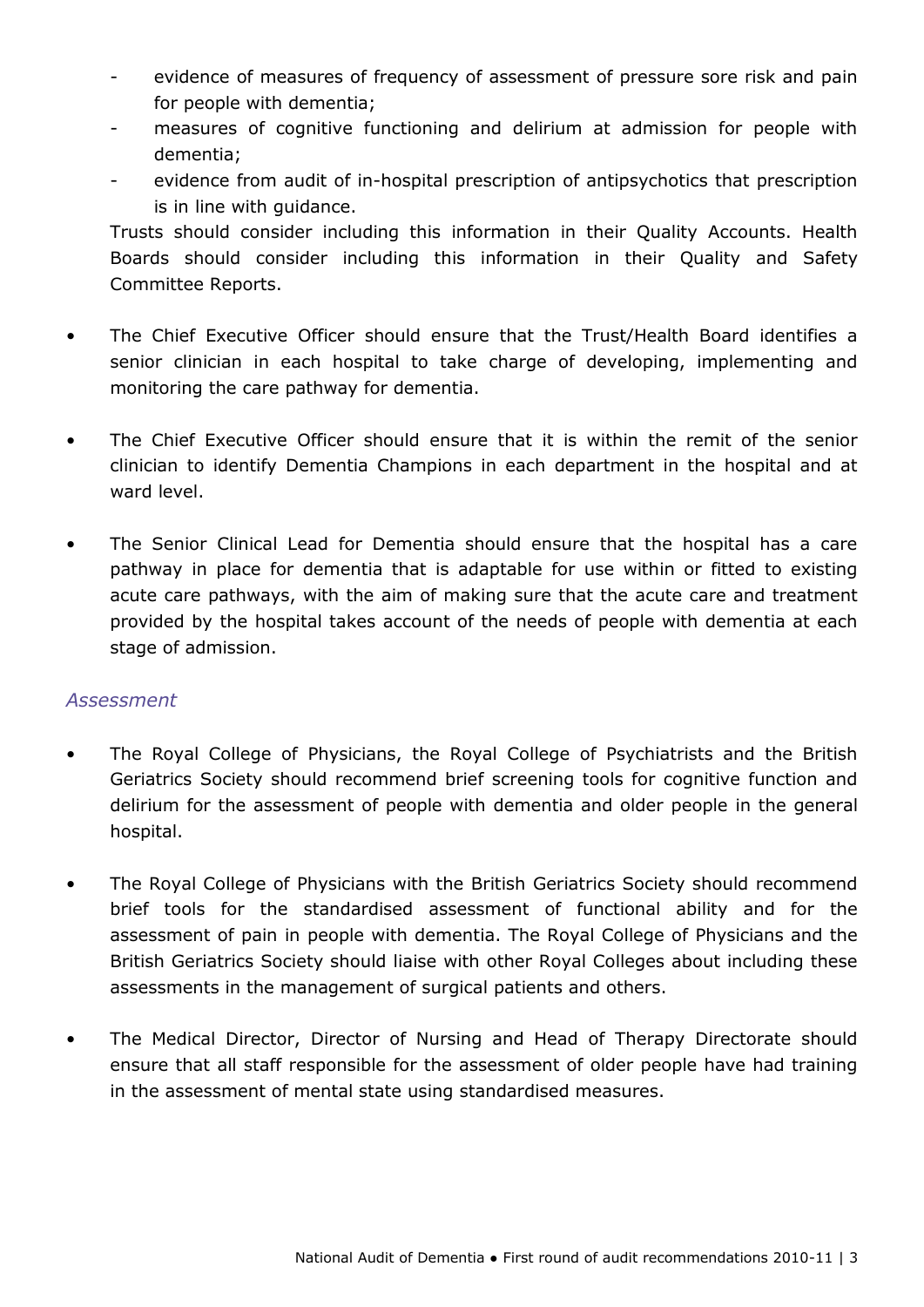## *Mental health and liaison psychiatry*

- Commissioning Boards/Health Boards should ensure that liaison psychiatry services are in place to provide adequate access over 24 hours for treatment and referral of people with dementia in hospital. This should include the ability to provide an emergency or urgent response82. Response times to referral should be a key performance indicator for these services.
- The National Clinical Directors for Dementia and for Older People (England) should ensure the Common Core Principles and NICE guidance on the use of antipsychotic medication are disseminated to general hospitals and that there is a process that separately audits prescribing in general hospitals. A period of treatment in hospital should be highlighted as an appropriate point for reviewing any use of antipsychotic medication. The Medical Director of NHS Wales should ensure that the review targets for psychotropic medication set out in 1000 Lives Plus are fully addressed in secondary care settings.
- The Royal College of Psychiatrists, Royal College of Nursing, Royal College of Physicians with the British Geriatrics Society, should provide guidance on any circumstances in which PRN (as required) prescription of antipsychotics is appropriate.
- The Chief Executive Officer should review policies and procedures in place to ensure that they clearly set out guidance for interventions for challenging behavioural and psychological symptoms of dementia in line with NICE guidance. In-hospital prescription of antipsychotics should be routinely audited for clear indicators that prescription is in line with guidance and this information should be presented to the Trust Board/Board of the Health Board.
- Mental health providers should self-assess their policies and practice of liaison teams and report to commissioners on equality of access for people with dementia.

#### *Discharge planning and discharge*

• The Chief Executive Officer should review Trust/Health Board discharge policies with particular reference to the needs of people with dementia/their carers to ensure that they describe the task of discharge co-ordination, and the importance of carer assessments.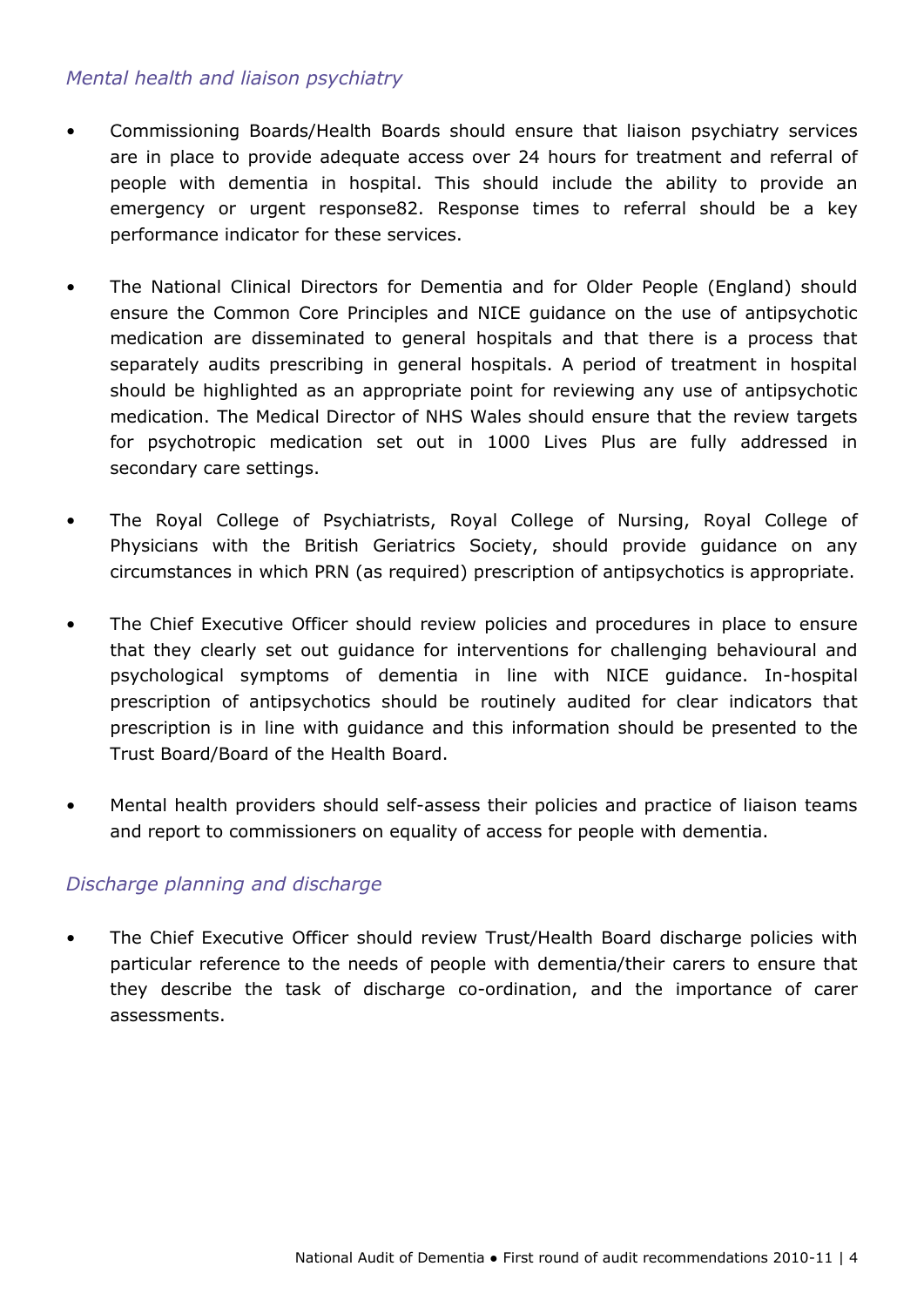The Chief Executive Officer should ensure that notification of discharge is a routinely collected statistic for reporting to the Governing/Executive Board/Board of the Health Board. This should be presented as the percentage of discharges of people with dementia where less than 24 hours notice has been given/divided by all discharges of cases receiving less than 24 hours notice (unscheduled care).

### *Information and communication*

- The Senior Clinical Lead for Dementia should ensure that a named healthcare professional acts as a point of contact for people with dementia and their families during the admission to hospital. The named healthcare professional should ensure that the family, next of kin or appointee is involved in the care plan and in decisions about discharge.
- The Senior Clinical Lead for Dementia should put in place procedures for clinical teams to follow to ascertain how the patient's next of kin should be involved in treatment decisions. This should take into consideration mental capacity, stated wishes and best interests decisions (as defined under the Mental Capacity Act)\*, and should be communicated to the ward team and to the family carer.
- The Senior Clinical Lead for Dementia should ensure that a personal information document (e.g. "This is Me") is in use throughout the hospital. This should be completed with the help of someone who knows the patient well. The document should include information such as the patient's preferred name; routines and preferences; whether the person needs reminders or support with personal care; recurring factors that may cause or exacerbate distress; support or actions that can calm the person if they are agitated. This document should be held in the patient's notes as well as by the bed so that it is readily accessible to all those involved in the patient's care.
- The Senior Clinical Lead for Dementia should implement systems of good practice to ensure that staff can identify people with dementia on the ward/during care and treatment, and provide an appropriate response (e.g. "Butterfly Scheme").
- Ward managers should highlight to their teams the importance of involving people with dementia and their carers (where applicable) in discussions on care, treatment and discharge.
- The National Audit of Dementia Project Team should seek to identify key examples of good practice in information provision and sharing with people with dementia and their carers.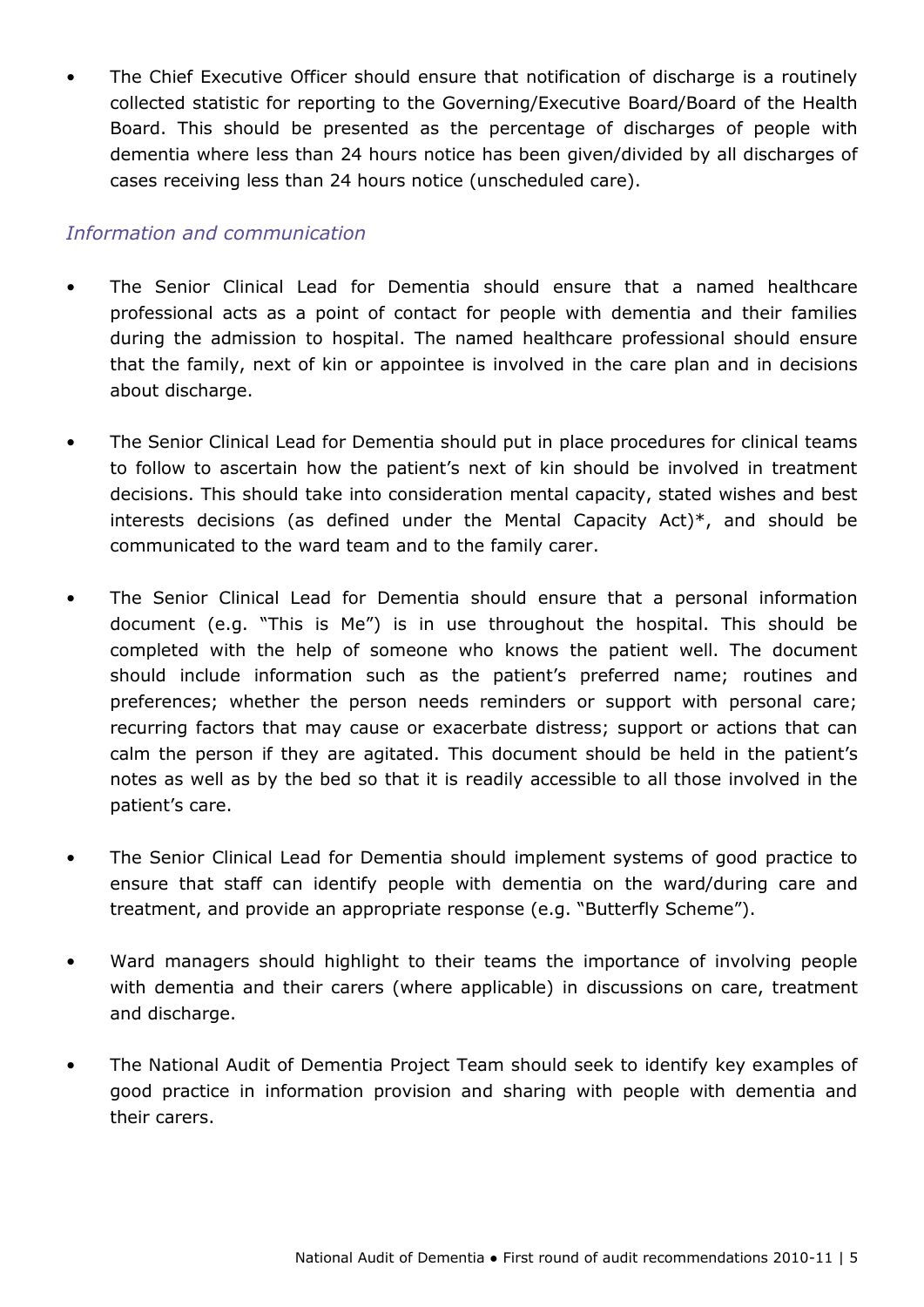# *Staff training*

- The National Clinical Directors for Dementia and for Older People (England) should promote the development of an overall competency framework to ensure that guidance on staff training contained in the Common Core Principles28 is implemented across all secondary care settings. In addition to providing 100% of staff with basic dementia awareness training and updates, local frameworks should promote and evidence enhanced and specialist levels of knowledge, e.g. that 50% of front line workers should have or be working towards, enhanced knowledge of dementia care, and that 10% of front line workers should have or be working towards specialist knowledge. The Medical Director and Nurse Director for NHS Wales should promote development of a framework along similar lines in secondary care settings to support and enable the pathway/interventions set out in 1000 Lives Plus.
- The General Medical Council and Nursing Midwifery Council should develop appropriate curricula for enhanced and specialist skills in dementia care, including requirements in undergraduate and postgraduate medical and nursing curricula.
- The Medical Director, Director of Nursing and Head of Therapy Directorate should develop the training and knowledge strategy such that all staff are provided with basic training in dementia awareness and a locally agreed and specified proportion of ward staff receive higher level training.
- The National Audit of Dementia Project Team should assess whether current provision for staff training is in line with recommendations made in Common Core Principles28 in the 2012 re-audit.

#### *Nutrition*

The Chief Executive Officer should ensure that non-reporting of nutritional status, missed meals or other risk to nutrition is considered a safeguarding issue for people with dementia and reported in accordance with guidance.

The Director of Nursing should require ward managers to carry out an assessment of staffing levels required to support mealtimes, including assessment of the additional support needs of people with dementia, and ward managers should review this on a regular basis.

• The Medical Director, Director of Nursing and Head of Therapy Directorate should ensure the provision of education and training to support the routine use of the MUST tool (or alternative recommended nutritional assessment tool) and monitoring nutritional intake must be provided to all staff, including Healthcare Assistants.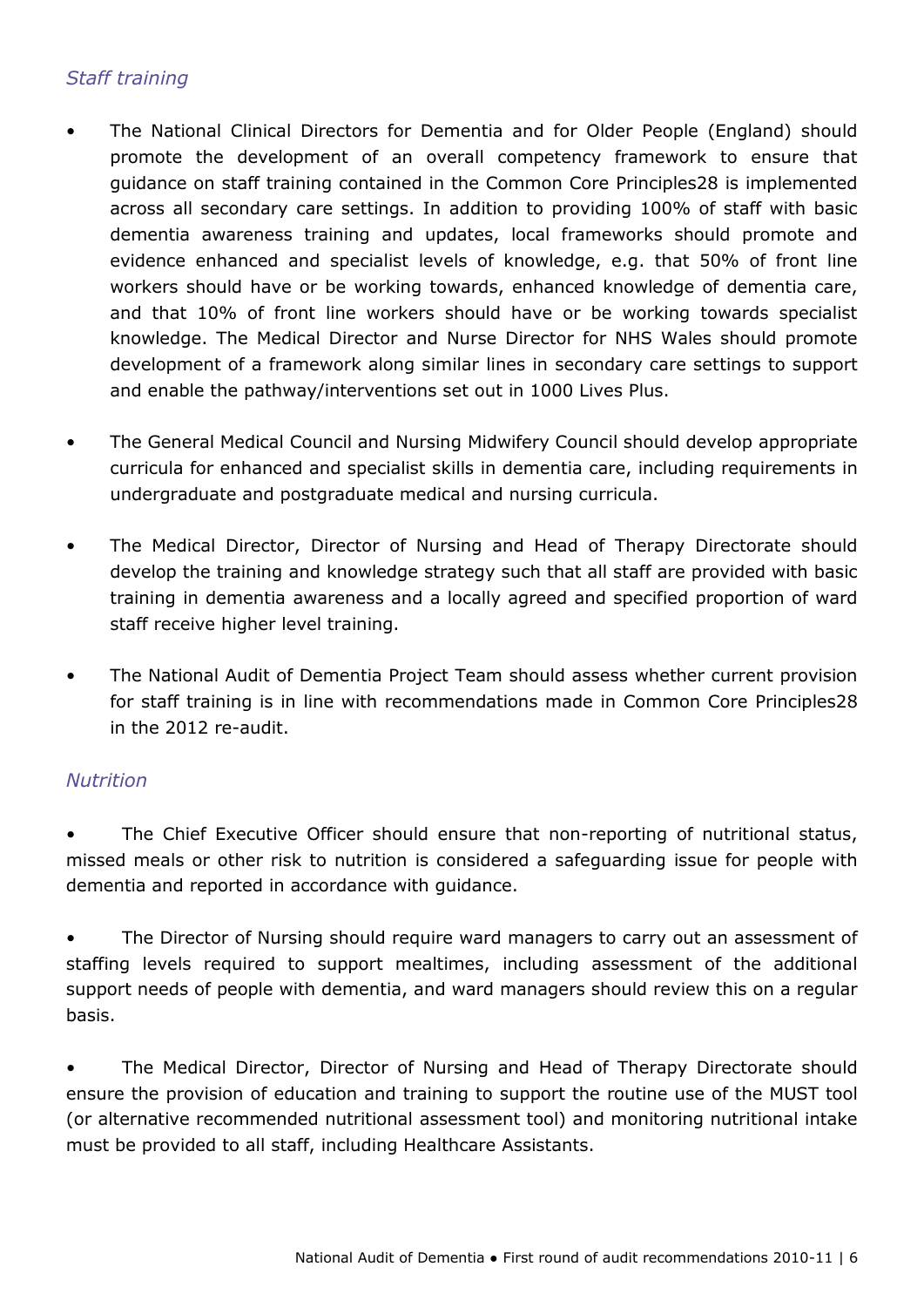- The Director of Nursing should ensure ward managers are given responsibility and support to promote mealtimes as a social activity and provide appropriate equipment and an engaging environment, e.g. music, group tables or seating, use of familiar types of crockery and vessels.
- Ward managers should ensure that all those involved in supporting people with dementia at mealtimes, including staff and volunteers, are provided with training or are skilled in recognising swallowing problems, the use of equipment and aids and encouraging nutritional/hydration intake.
- Ward managers should ensure that nutritional snacks and finger foods are readily available at mealtimes and between mealtimes on wards so that people with dementia are provided with options to enable them to maintain nutritional intake.

## *Staffing and staff support*

- The Royal College of Nursing should provide guidance to Trusts/Health Boards on how staffing levels should be determined, including consideration of measures of acuity and dependency sensitive to the care of people with dementia.
- The Chief Executive Officer should ensure that key leadership roles and support from specialist staff are in place to ensure delivery of dignified, skilled and compassionate care, for example Dignity Leads, Dementia Champions, Older People's Nurse Consultants.
- The Director of Nursing should make sure that comprehensive systems for guidance, supervision and support are in place for staff on the ward caring for people with dementia, including:
	- supervision, mentorship and appraisal for registered nurses and healthcare assistants;
	- access to peer support and reflective practice groups.
- Ward managers should be supported to ensure that these systems for support are available to all nursing staff.
- $\bullet$ The Senior Clinical Lead for Dementia should ensure that champions represent the range of job roles working with people with dementia including those staff involved in day-to-day care provision.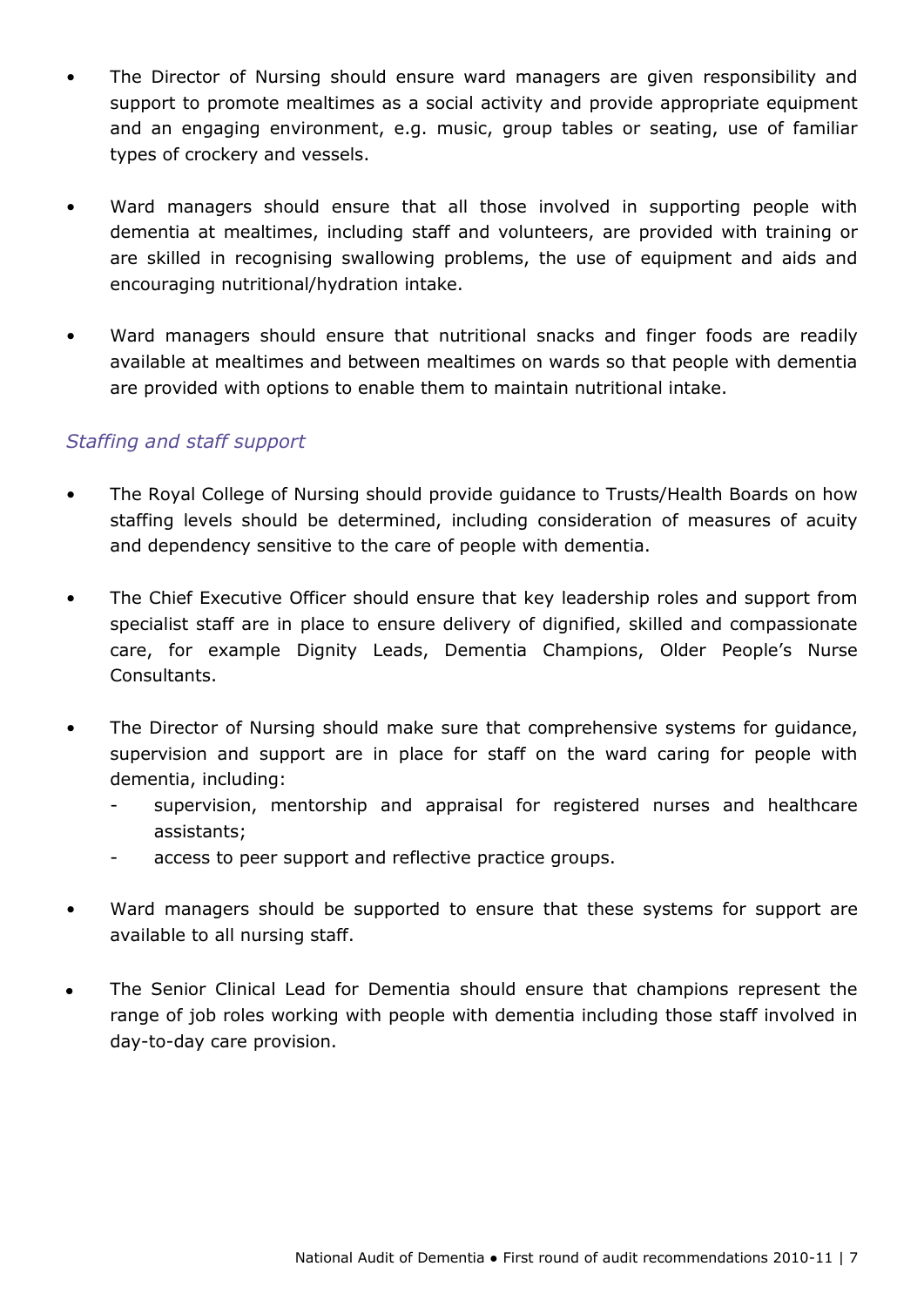#### *Physical ward environment*

- The Department of Health, Welsh Government Department for Health, Social Services and Children, NHS Estates, and NHS Wales Shared Services Partnership, should provide guidance on dementia friendly ward design, to be incorporated as standard into all refurbishments and new builds, including safe walking spaces and the use of colour, lighting, signage, orientation cues and space used to promote social interaction.
- The Chief Executive and Trust Board/Health Board should promote the role of public/patient governors and non-executive directors (Independent Board Members in Wales) in reviewing the environment and comfort for people with dementia on the wards. Reviews could make use of a checklist of standards and feedback from patients, carers and visitors and include looking at placement of signs, availability of personal items and the quality of the food.
- Ward managers and Dementia Champions should ensure that simple and effective improvements to the environment are promoted in all wards admitting older people, including:
	- appropriate lighting and floor coverings plus aids to support orientation and visual stimulation; personalising bed area; adequate space and resources to support activity and stimulation.